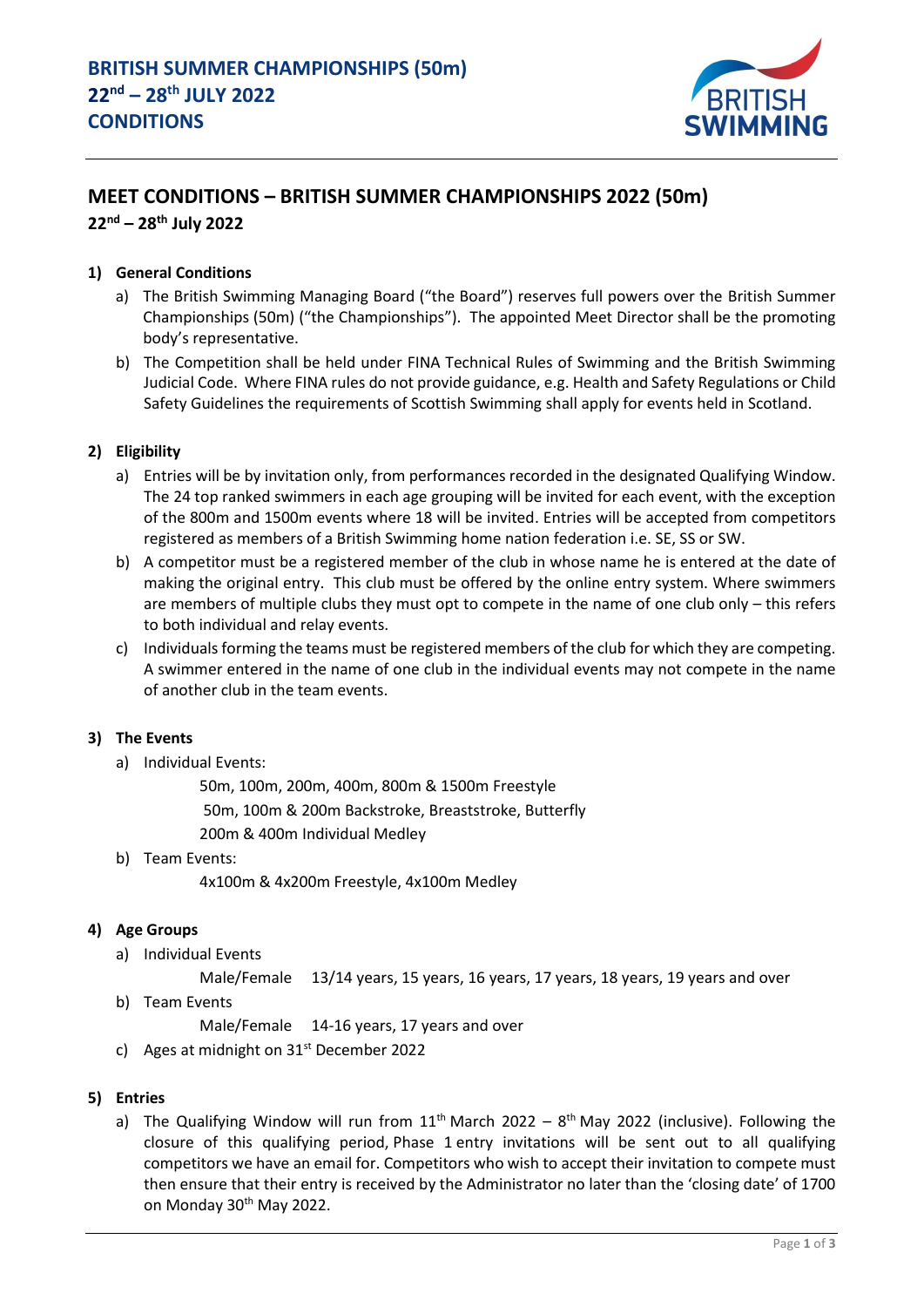

- b) Those swimmers receiving a Phase 2 invitation to compete when invitations are sent out by Friday 3<sup>rd</sup> June must ensure they have entered no later than the start of the Team Leader meeting, to be held at 1800 evening on the 21<sup>st</sup> July 2022.
- c) Only the time offered by the invite system will be accepted for entry.
- d) Entry confirmation will be by means of the online entry system. Payment must be made for all entries at the time of entry via the online system.

# **6) Team Events**

- a) Entry accepted solely from clubs affiliated to SE, SS or SW as a result of performance in qualifying rounds at the designated qualifying SE/SS/SW events.
- b) The 30 fastest teams in each event will be invited to compete in the British Summer Championships 2022, from performances recorded in the designated Qualifying Window, irrespective of location within England, Scotland or Wales. (Age Groups: 14-16 years & 17+ years).
- c) Clubs must confirm their invitation to compete. Failure to do so will result in their invitation being withdrawn.
- d) Entry confirmation will be by means of an online system. Payment must be made for all team entries at the time of entry via the online system. Team Entry £30.
- e) Team Declaration Forms must be completed and submitted to the Recorders at least 60 minutes before the start of the session in which the team is competing.

#### **7) Para Swimming Events**

The British Summer Championships includes a programme of para-swimming events. Details of the conditions for all para swimming events and meet conditions can be found within a separate document.

#### **8) Administration**

- a) Coaches will be required to obtain an Accreditation Pass from the British Swimming Website in advance of the meet. Coaches must print their own Pass. Applications received after Monday 18<sup>th</sup> July 2022 will be subject to a £20 surcharge.
- b) Competitors Accreditation will be issued via email upon completion of entry and must be printed and brought to the Meet by the competitor. Pouches and lanyards will be available to collect in the foyer.
- c) Relay only entrants will be required to obtain and Accreditation Pass via the entry system. A charge of £1 will be payable and athletes will be required to print their own pass. £1 needs reviewing
- d) Admission to the pool will only be allowed with a valid accreditation.
- e) A £10 charge will be levied for lost, mislaid or forgotten passes.

#### **9) Meet Procedure**

- a) All events shall have Heats and Finals, with the exception of the 800m & 1500m Freestyle and the 4x200m Freestyle Team Events which will be Heat Declared Winner.
- b) Heats shall be seeded in accordance with FINA rules.
- c) The following age groups will have a Final:- 13/14 years, 15 years, 16 years, 17 years, 18 years and 19 years and over.
- d) The fastest ten competitors from the heats will be allocated a place in the Final plus two reserves.